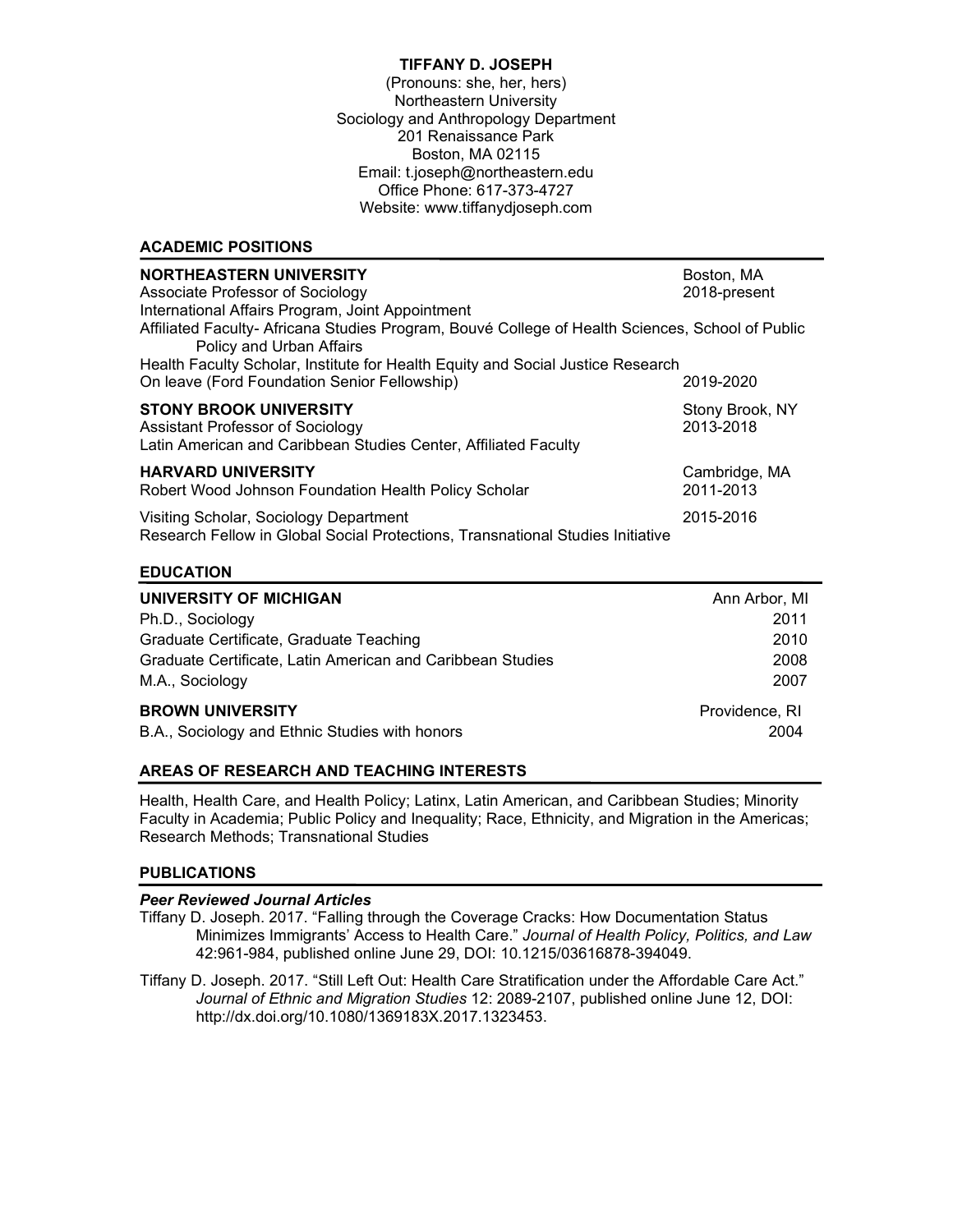- Tiffany D. Joseph and Helen B. Marrow (co-guest editors). 2017. "Health Care, Immigrants and Minorities: Lessons from the Affordable Care Act in the United States." Special Issue of the *Journal of Ethnic and Migration Studies* 12: 1965-1984, published online June 12, DOI: http://dx.doi.org/10.1080/1369183X.2017.1374655.
- Veronica Terriquez and Tiffany D. Joseph. 2016. "Ethnoracial Inequality and Insurance Coverage among Latino Young Adults." *Social Science & Medicine* 168: 150-158, published online Sep. 20, DOI: http://dx.doi.org/10.1016/j.socscimed.2016.08.039.
- Tiffany D. Joseph. 2016. "What Healthcare Reform Means for Immigrants: A Comparison of the Affordable Care Act and Massachusetts Health Reforms. *Journal of Health Policy, Politics, and Law* 41: 101-116, DOI:10.1215/03616878-3445632.
- Helen B. Marrow and Tiffany D. Joseph. 2015. "Excluded and Frozen Out: Unauthorized Immigrants' (Non) Access to Care after Healthcare Reforms." *Journal of Ethnic and Migration Studies* 41:2253-2273, DOI: http://www.tandfonline.com/doi/full/10.1080 /1369183X.2015.1051465#.Va\_hn\_lVhBc.

-*Awarded 2017 Donald W. Light Award for the Applied or Public Practice of Medical Sociology, Medical Sociology Section, American Sociological Association*

- Tiffany D. Joseph. 2013. "How Does Racial Democracy Exist in Brazil?: Perceptions from Brazilians in Governador Valadares, Minas Gerais." *Journal of Ethnic and Racial Studies* 36:1524-1543, DOI: http://dx.doi.org/10.1080/01419870.2013.808356.
- Laura Hirshfield and Tiffany D. Joseph. 2012. " 'We Need A Woman, We Need A Black Woman': Gender and Cultural Taxation in the Academy." *Gender and Education* 24:213-227, DOI: http://dx.doi.org/10.1080/09540253.2011.606208.
- Tiffany D. Joseph. 2011. "'My Life Was Filled with Constant Anxiety': Anti-Immigrant Discrimination, Undocumented Status, and their Mental Health Implications for Brazilian Immigrants." *Race and Social Problems* 3:170-181, DOI: http:// dx.doi.org/10.1007 /s12552-011-9054-2.
- Tiffany D. Joseph and Laura Hirshfield. 2010. " 'Why Don't You Get Somebody New To Do It?': Race and Cultural Taxation in the Academy." *Journal of Ethnic and Racial Studies* 34: 121-141, DOI: http://dx.doi.org/10.1080/01419870.2010.496489.

### *Peer Reviewed Monographs*

Tiffany D. Joseph. 2015. *Race on the Move: Brazilian Migrants and the Global Reconstruction of Race*. Series on Comparative Studies of Race and Ethnicity. Palo Alto: Stanford University Press. -Reviewed in *American Journal of Sociology*, *Contemporary Sociology*, *Ethnic and Racial Studies*, *International Migration Review*, *Social Forces*

### *Book Chapters in Edited Volumes*

- Tiffany D. Joseph. 2020. "Whitening Citizenship: Race, Ethnicity, and Documentation Status as Brightened Boundaries of Exclusion in the U.S. and Europe." Chapter 4 in *International Handbook of Contemporary Racisms*. (Editor John Solomos). New York: Routledge Press.
- Tiffany D. Joseph. 2019. "Race, Phenotype, and National Identity in Brazil and the United States." The Oxford *Handbook of the Sociology of the Body and Embodiment*. (Editors Kate Mason and Natalie Bolero). New York: Oxford University Press. Published Online on May 15, DOI: 10.1093/oxfordhb/9780190842475.013.24.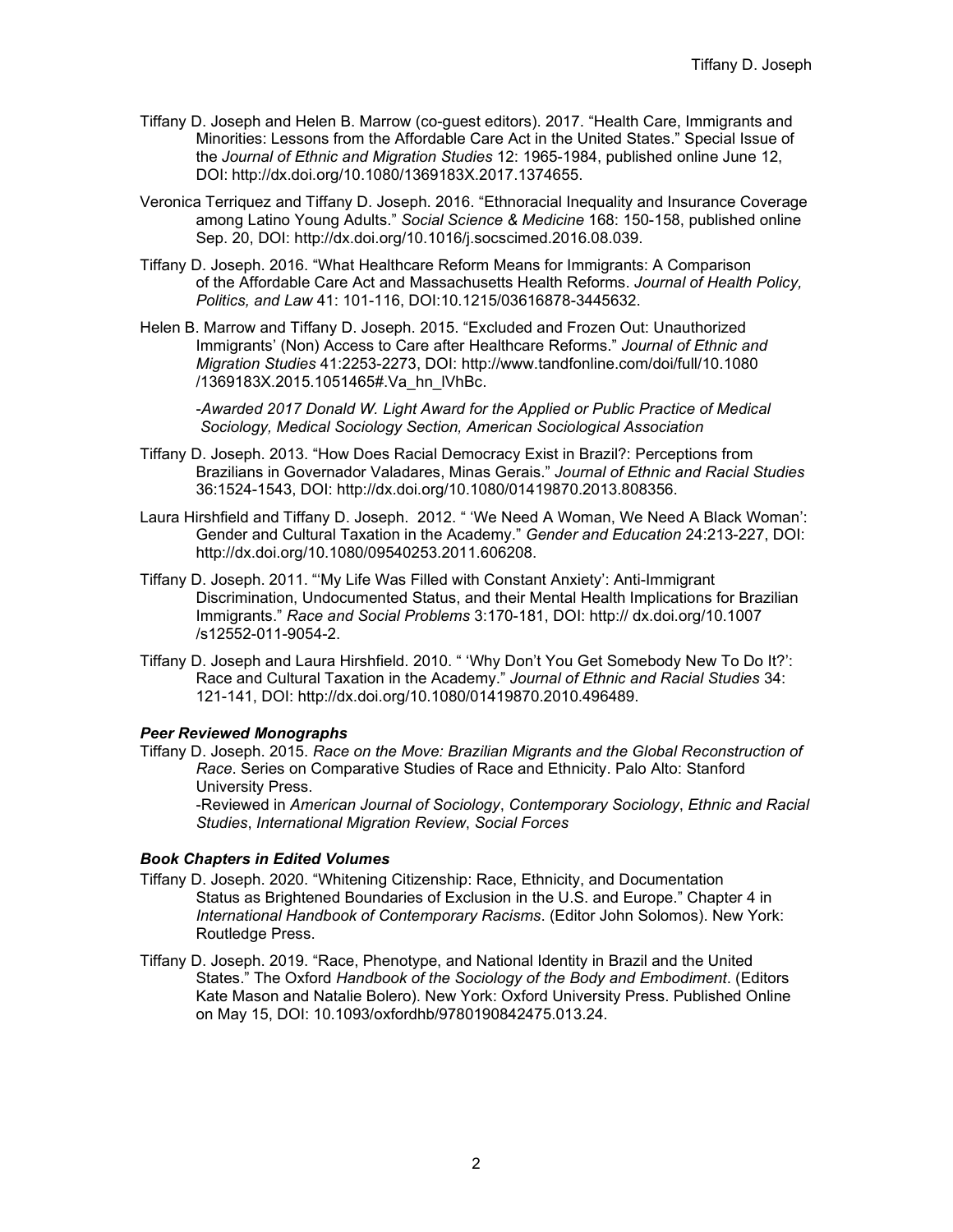- Tiffany D. Joseph. 2018. "Stratification and "Universality: Immigrants and Barriers to Coverage in Massachusetts." Chapter 3 in *Unequal Coverage: The Experience of Health Care Reform in the United States.* (Eds. Heide Castañeda and Jessica Mulligan). New York: New York University Press.
- Tiffany D. Joseph. 2016. "A (Black) American Trapped in a ('Non-Black') Brazilian Body: Reflections on Navigating Multiple Identities in International Fieldwork." Pp. 77-89 in *Race and the Politics of Knowledge Production: Diaspora and Black Transnational Scholarship in the USA and Brazil*. (Eds. Gladys Mitchell-Walthour and Elizabeth Hordge-Freeman). New York: Palgrave Press.
- Tiffany D. Joseph. 2014. "'U.S. Blacks are Beautiful but Brazilian Blacks are not Racist': Brazilian Return Migrants' Perceptions of U.S. and Brazilian Blacks." Pp. 151-171 in *Re-Positioning Race: Prophetic Research in a Post-Racial Obama Age*. (Eds. Sandra Barnes, Zandria Robinson, and Earl Wright II.) Albany: SUNY Press*.*
- Tiffany D. Joseph and Laura Hirshfield. 2013. " 'Why Don't You Get Somebody New To Do It?' Race, Gender, and Identity Taxation." Pp. 153-169 *in Faculty Social Identity and the Challenges of Diverse Classrooms in a Historically White University*. (Eds. Mark Chesler and Alford A. Young, Jr.) Boulder: Paradigm Press.
- Tiffany D. Joseph. 2013. "Latino, Hispanic, or Brazilian: Considerations for Brazilian Immigrants' Racial Classification in the U.S." Pp. 275-292 in *Migrant Marginality: A Transnational Perspective*. (Eds., Philip Kretsedemas, Jorge Capetillo-Ponce, and Glenn Jacobs) New York: Routledge Press.

### *Book Reviews*

- Tiffany D. Joseph. 2018. *Anchor Babies and the Challenge of Birthright Citizenship*. *Contemporary Sociology*. 47: 691-692, DOI: https://doi.org/10.1177/0094306118805422f.
- Tiffany D. Joseph. 2018. *Framing Immigrants: News Coverage, Public Opinion, and Policy*. *Contemporary Sociology* 47: 185-187, DOI: https://doi.org/10.1177/0094306118755396p.
- Tiffany D. Joseph. 2016. *The Color of Love: Racial Features, Stigma and Socialization in Black Brazilian Families*. *Humanity and Society* 41: 132-133, DOI: 0.1177/0160597616665655.
- Tiffany D. Joseph. 2015. *Culling the Masses: The Democratic Origins of Racist Immigration Policy in the Americas*. *Sociological Forum* 30: 1120-1125, DOI: 10.1111/socf.12220.
- Tiffany D. Joseph. 2013. "The Racial Incorporation of Latinos into the U.S. Mainstream" (A Review of *Race Migrations* and *New Destination Dreaming*). *The Du Bois Review* 10: 291-297.
- Tiffany D. Joseph. 2013. *Banished to the Homeland: Dominican Deportees and Their Stories of Exile*. *Contemporary Sociology* 42: 224-226.
- Tiffany D. Joseph. 2011. *Becoming Brazuca: Brazilian Immigration to the United States*. *Journal of Latino Studies* 9: 163-165.

#### **MANUSCRIPTS UNDER REVIEW**

"Double Consciousness in the 21st Century: What We Can Learn from DuBois about Race, 'the Immigration Problem,' and Citizenship" with Tanya Golash-Boza.

"The Documentation Status Continuum: (Non)Citizenship and Increasing Stratification in American Life."

### **MANUSCRIPTS IN PROGRESS**

"Latino (Pan)Ethnic Boundary-Making among Brazilian, Dominican, and Salvadoran Immigrants in Boston."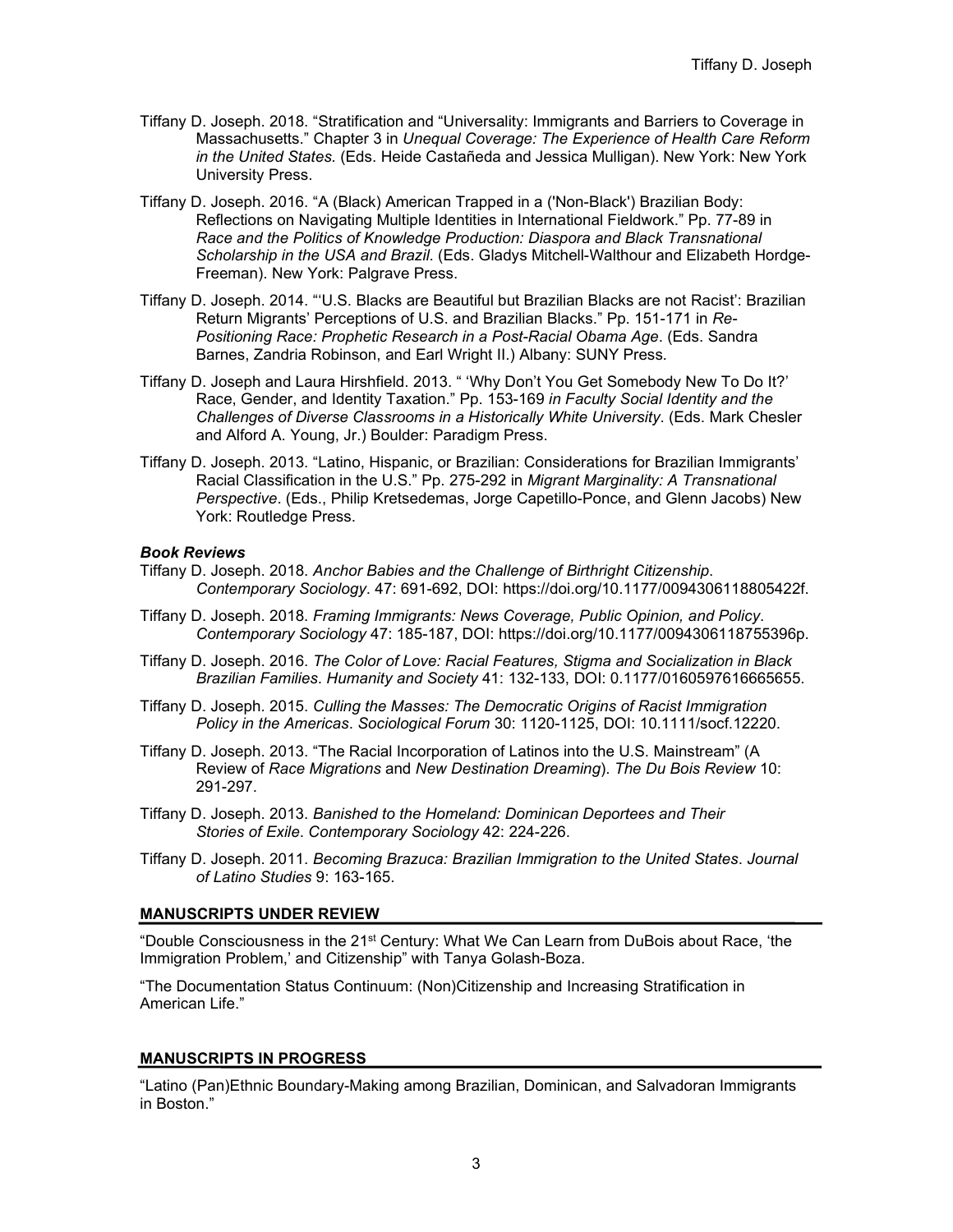"Health Migrations: The Influence of Transnational Ties on Latin American Immigrants' Healthcare Practices."

"Race-ing Documentation Status: Social Inequality along the Racialized Documentation Status Continuum."

"Reexamining Identity Taxation, Racism and Sexism in the Academy." Guest Co-editor with Laura Hirshfield, *Journal of Ethnic and Racial Studies* Special Issue.

*(Not) All In: Race, Ethnicity, Law, Inclusion, and Health Care in America's City on a Hill* – book manuscript

### **PUBLIC ENGAGEMENT**

### *Presentations, Talks, and Interviews*

- 2020. Profiled in "Finding Hope: Alumni Weigh in on Our Changing World and How to Fight Future Pandemics" by Rita Savard. *Andover Alumni Magazine*, Summer 2020, available at https://www.andover.edu/alumni/andover-magazine.
- 2020. Panelist, "Fulbright Impact in the Field: Race, Justice, and the Global Civil Rights Struggle." Institute of International Education Fulbright Program, July 1, available at https://www.youtube.com/watch?v=HcPnEoNw9fQ.
- 2019. Panelist, The Safe Communities Act Community Forum, Fenway Health, Boston, MA, October 22.
- 2019. Featured in Boston University The Daily Free Press Campus Newspaper, "Northeastern University Professor Discusses Latinx Immigrants' Healthcare Practices." https://dailyfreepress.com/blog/2019/09/26/northeastern-university-professor-discusseslatinx-immigrants-healthcare-practices/, September 26.
- 2019. Interview with Jaime Mattoros and Paulina Fuentes Moad on "El Puente," Zumix Radio, La Raza, Inmigración, y Salud en la Comunidad Latina de Boston (Race, Immigration and Health in the Boston Latinx Community), July 23.
- 2019. Interview with Heloisa Galvao, Brazilian Radio –" A Saúde E Migração Brasileira em Boston (Health and Brazilian Migration in Boston)," July 2.
- 2019. Profiled in News@Northeastern Story "Healthcare Policies Have Consequences, She Has Spent Seven Years Studying Them," May 31 at https://news.northeastern.edu/ 2019/05/31/northeastern-university-professor-receives-senior-ford-foundation-fellowshipto-write-about-immigrants-access-to-healthcare/.
- 2018. Interviewed for News@Northeastern Story "Follow the Journey to the U.S.:Border of Caravan of People Fleeing South America," November 21 at https://news.northeastern .edu/2018/11/21/follow-the-journey-of-the-migrant-caravan-from-central-america-to-the-us-border/.
- 2018. Post-Show Invited Commentary Speaker, "The Niceties: A Powder Keg of Race, History, and Power" Play, Huntington Theatre Company, Boston, MA, September 30.
- 2018. Scholars Strategy Network Podcast Interview on Proposed Public Charge Rule Change: "Who Gets a Green Card." Cambridge, MA, October 10, available at https://scholars.org/podcast/who-gets-green-card.

### *Policy Briefs, Op-eds, and Blogposts*

Tiffany D. Joseph. 2020. "While Tackling Police Reform, Don't Ignore Crucial Bills on Immigrant Rights." *CommonWealth Magazine*, July 20, available at https://commonwealthmagazine .org/criminal-justice/while-tackling-police-reform-dont-ignore-crucial-bills-on-immigrantrights/.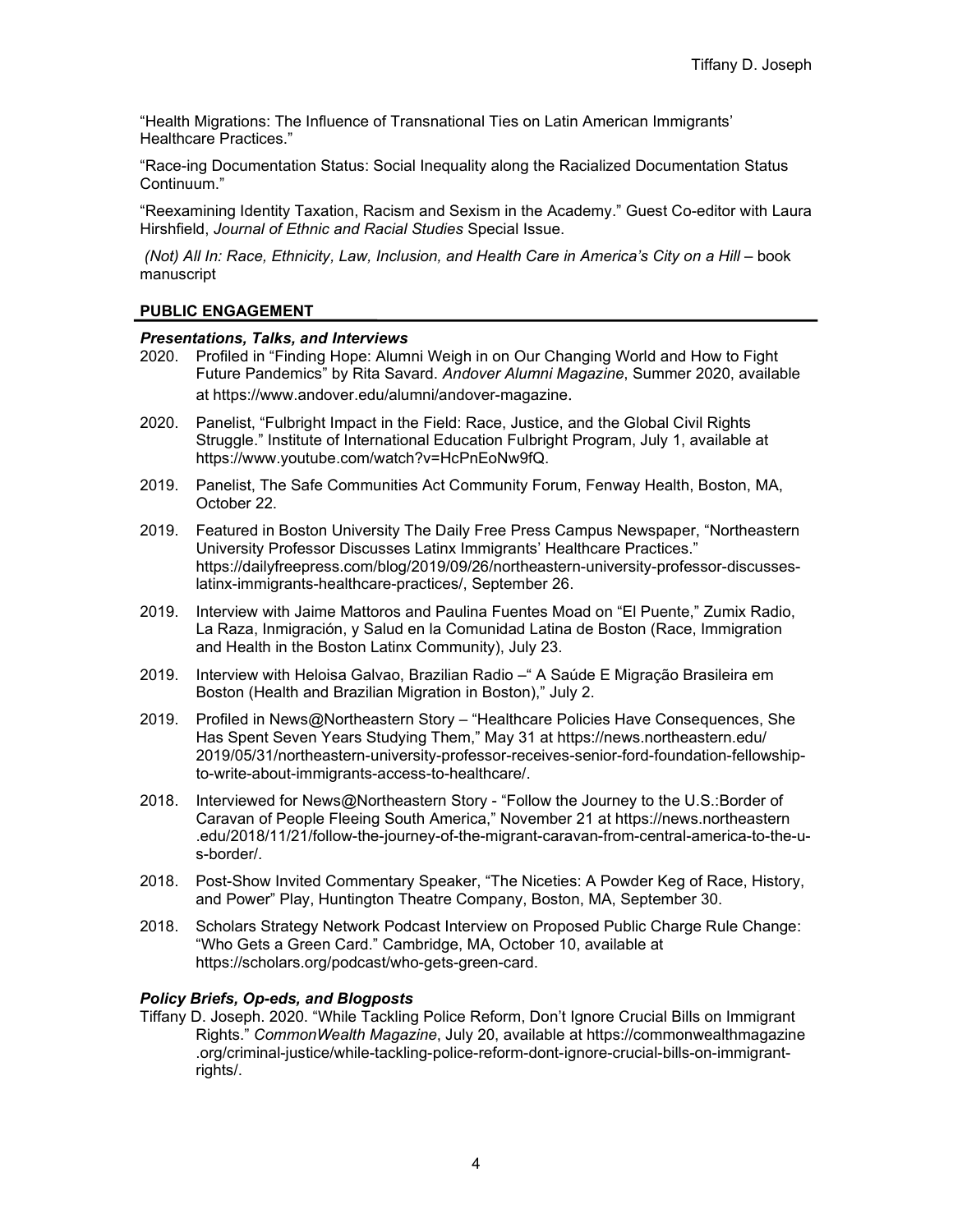- Tiffany D. Joseph. 2020. "Being an Immigrant with Limited Social Protections is A Killer during a Pandemic Too." American Sociological Association Footnotes, May/June. Available at: https://www.asanet.org/news-events/footnotes/may-jun-2020/research-policy/beingimmigrant-limited-social-protections-killer-during-pandemic-too-international-migration.
- Tiffany D. Joseph. 2020. "Trump's Immigration Policies are Making the Coronavirus Pandemic Worse." Op-ed, Newsweek, April 24, available at https://www.newsweek.com/trumps -immigration-policies-are-making-coronavirus-pandemic-worse-opinion-1500129.
- Tiffany D. Joseph. 2020. "Unpacking the Invisible Citizenship Knapsack." *Contexts* Blog Post, April 16, 2020, available at https://contexts.org/blog/unpacking-the-invisible-citizenshipknapsack/.
- Tiffany D. Joseph. 2019. "When Anti-Immigrant Policies and Rhetoric Become Deadly." Interdisciplinary Association for Population Health Science Blog Post, September 24, available at https://iaphs.org/anti-immigrant-policies-rhetoric-become-deadly/.
- Tiffany D. Joseph and Helen B. Marrow. 2019. "Why Anti-Immigrant Policies Matter for Population Health." Interdisciplinary Association for Population Health Science Blog Post, April 8, available at https://iaphs.org/anti-immigrant-policies-matter-population-health/.
- Tiffany D. Joseph. 2018. "Policy in Flux and Latina Lives on the Lives." The Gender Policy Report, March 20, Available at http://genderpolicyreport.umn.edu/policy-in-flux-and-latinalives-on-the-line/.
- Tiffany D. Joseph. 2017. "U.S. Health Policy and Population Health: Where We Are Now and Where We're Headed." Interdisciplinary Association for Population Health Science Blog Post, August 7, Available at https://iaphs.org/u-s-health-policy-population-health-nowheaded/.
- Tiffany D. Joseph. 2015. "Tiffany Joseph's *Race on the Move*." The Page 99 Test Blog. April 19. http://page99test.blogspot.com/2015/04/tiffany-d-josephs-race-on-move.html.
- Tiffany D. Joseph. 2015. "Dismantling the Racial Paradise." Stanford University Press Blog. March 11. http://stanfordpress.typepad.com/blog/2015/03/dismantling-the-racialparadise.html.
- Tiffany D. Joseph and Helen Marrow. 2014. "How Health Reform Excludes Unauthorized Immigrants-And Why That Needs to Change." *SSN Key Findings* (July), Available at https://scholars.org/brief/how-health-reform-excludes-unauthorized-immigrants- %E2%80%93-and-why-needs-change.

### *Interviews/Quotes in National Media*

- Jaradat, Lya. 2020. "When Churches Turn into COVID-19 Testing Sites." *Deseret News*, November 7, available at https://www.deseret.com/indepth/2020/11/7/21547414/covid-19-coronavirus-testing-vaccine-pandemic-churches-faith-health-care-race-immigrantsblack.
- Lydia Wheeler. 2020. "High Court Saves Jobs of 'Dreamers' on Pandemic's Frontlines." *Bloomberg Law*, June 18, available at: https://news.bloomberglaw.com/daily-laborreport/high-court-saves-jobs-of-dreamers-on-pandemics-frontlines.
- Jeremy Raff. 2020. "Where Fears of Deportation Made the Pandemic Worse." *The Atlantic*, May 29, available at: https://www.theatlantic.com/politics/archive/2020/05/immigrants-sickcovid-19-are-scared-seek-help/612142/.
- Ed Yong. 2020. "We Live in a Patchwork Pandemic." *The Atlantic*, May 20, available at https://www.theatlantic.com/health/archive/2020/05/patchwork-pandemic-statesreopening-inequalities/611866/.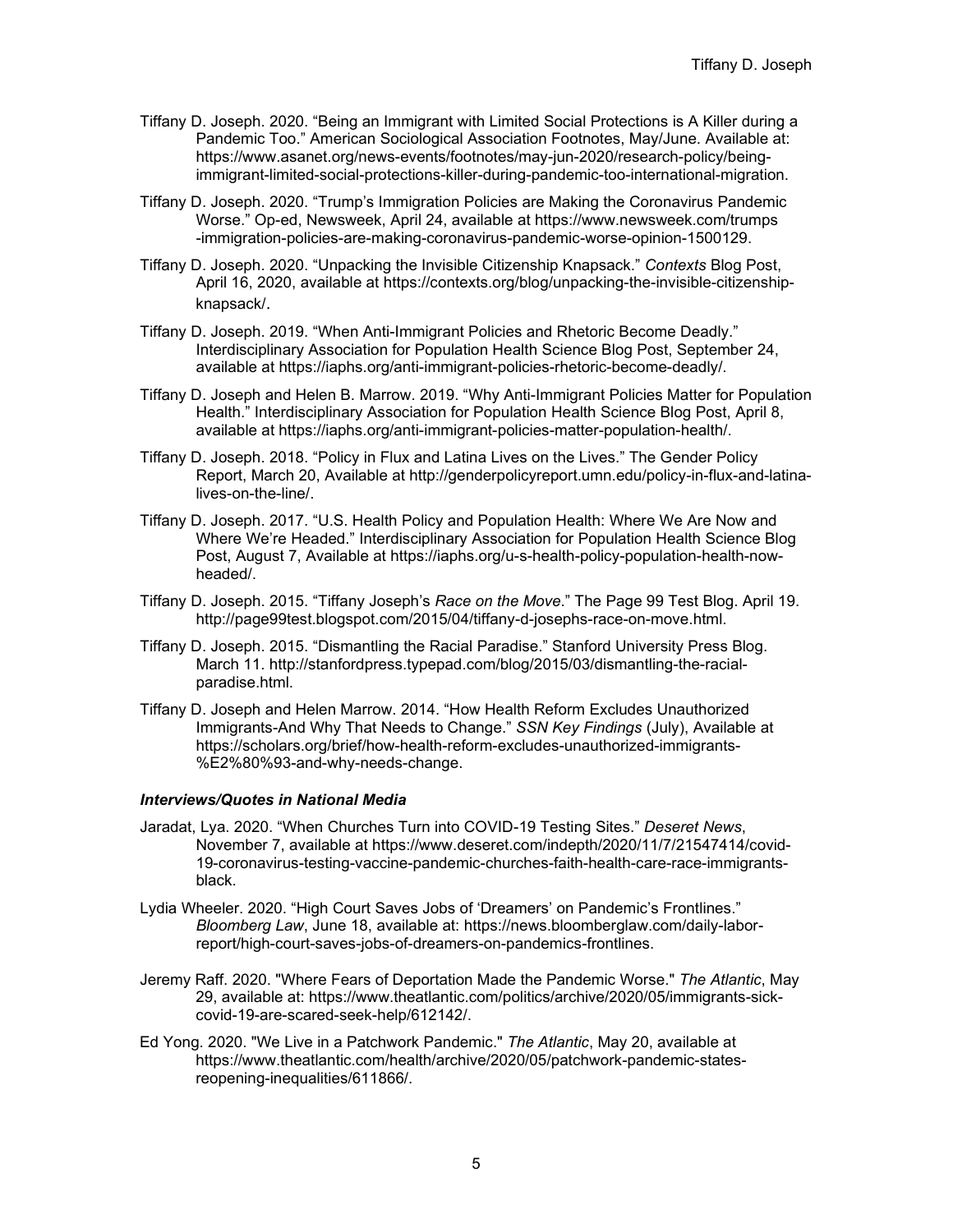# **GRANTS AND FELLOWSHIPS**

- Health Equity Pilot Award, Institute for Health Equity and Social Justice Research Northeastern University - \$2000
- 2020 College of Social Sciences and Humanities Multigenerational Research Team Grant Northeastern University - \$20,000
- 2019-20 Ford Foundation Senior Fellowship Award \$85,000
- 2019 Health Equity Pilot Award, Institute for Health Equity and Social Justice Research Northeastern University - \$5000
- 2017 Fine Arts, Humanities, and Social Sciences Research Funds Award Stony Brook University – \$2080
- 2016 Woodrow Wilson Foundation Nancy Weiss Malkiel Junior Faculty Fellowship \$10,000
- 2016 American Sociological Association Funding across the Discipline Grant \$8,000
- 2015 Fine Arts, Humanities, and Social Sciences Faculty Research Award Fellowship Stony Brook University (fall) – \$37,000
- 2014 Fine Arts, Humanities, and Social Sciences Research Funds Award Stony Brook University – \$2320
- 2011-13 Robert Wood Johnson Foundation Health Policy Scholars Research Grant Harvard University – \$25,000
- 2009 Social Science Research Council Dissertation Completion Grant \$3000
- 2008 National Science Foundation Dissertation Improvement Grant \$7500
- 2008 Woodrow Wilson National Fellowship Foundation Travel and Research Grant \$5000
- 2007-08 Institute of International Education Fulbright Student Grant, Brazil \$25,000
- 2007 Sociologists without Borders Brazil Summer Fellowship
- 2007 Foreign Language and Area Studies Fellowship-Brazilian Portuguese
- 2006-10 Ford Foundation Diversity Predoctoral Fellowship
- 2004-11 Rackham Merit Fellowship, University of Michigan

#### **PROFESSIONAL DEVELOPMENT**

- 2019 National Science Foundation Fall Grants Conference, November 18-19.
- 2019 The Op-ed Project Seminar, Boston, MA, November 8.
- 2019 National Institute of Minority Health and Health Disparities (NIMHD) Health Disparities Research Institute, Bethesda, MD, August 12-16.
- 2019 Intersectional Qualitative Research Methods Institute (IQMRI), University of Maryland-College Park, June 2-7.
- 2019 National Center for Faculty Diversity and Development (NCFDD) Post-Tenure Pathways, May 19-August 19.
- 2019 National Center for Faculty Diversity and Development Faculty Success Program, January 20-April 20.
- 2012 Health Disparities Research Workshop, Inter-university Consortium for Political and Social Research (ICPSR), University of Michigan-Ann Arbor, June 18-22.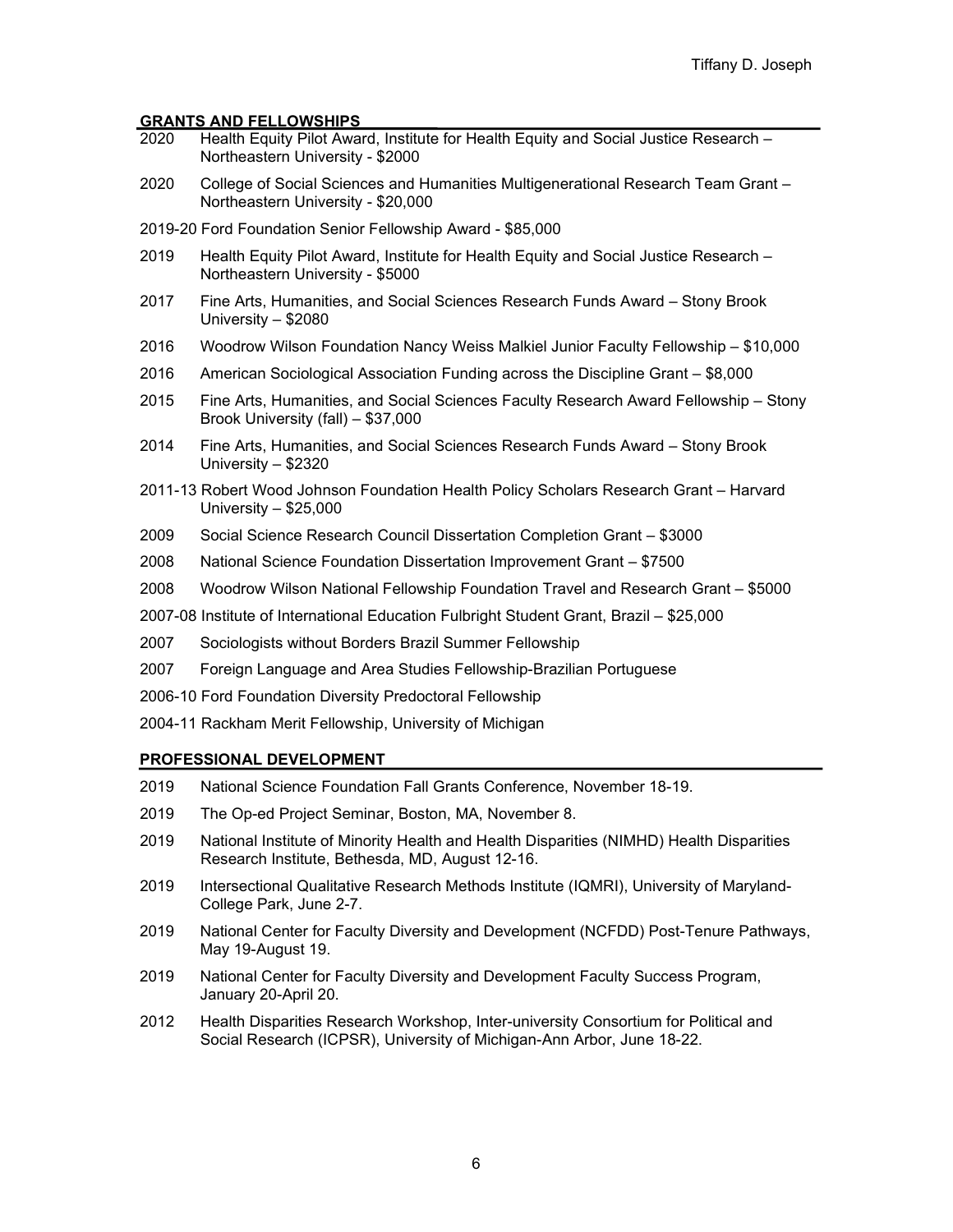# **SELECTED PAPER PRESENTATIONS**

# *Race, Ethnicity, and Transnational Migration*

- "Race, Nationality, and Phenotype in Brazil and the United States." Paper presented at the Boston Meeting of the Eastern Sociological Society, March 17.
- 2016 "A (Black) American Trapped in a ('Non-Black') Brazilian Body: Reflections on Navigating Multiple Identities in International Fieldwork." Paper presented at the Brown University Meeting of the Brazilian Studies Association, April 2.
- 2014 " 'We Don't Have Really White People in Brazil': How Migration to the U.S. and Back to Brazil Alters Brazilians' Racial Classifications." Paper presented at the Race, Ethnicity, and Inequality Workshop, Sociology Department, Stony Brook University, April 9.

# *Healthcare Access, Health Reform, and ACA Implementation*

- "What Healthcare Reform Means for Immigrants: A Comparison of the Massachusetts and ACA Health Reforms. Paper presented at the Washington, D.C. Meeting of the American Anthropological Association, December 6.
- 2014 "Excluded and Frozen Out: Unauthorized Immigrants' (Non)Access to Care after Health Care Reforms." Paper presented with Helen Marrow at the San Francisco Meeting of the American Sociological Association, August 17.

# **SELECTED INVITED TALKS**

*Race, Ethnicity and Transnational Migration*

- 2019 "Author Meets Critic" Session for Ernesto Castañeda's *A Place to Call Home: Immigrant Exclusion and Urban Belonging in New York, Paris, and Barcelona*, Critic at the Boston Meeting of the Eastern Sociological Society Meeting, March 16.
- 2019 Panelist, "Immigration Futures" Presidential Plenary at the Boston Meeting of the Eastern Sociological Society Meeting, March 14.
- 2017 Organizer and Presider, "Race, Culture and Exclusion for People on the Move" Session at the Montreal Meeting of the American Sociological Association, August 14.
- 2017 "Author Meets Critic" Session for Mara Loveman's *National Colors: Racial Classification the State in Latin America*, Critic at the Montreal Meeting of the American Sociological Association, August 14.
- 2017 "Race on the Move: Brazilian Migrants and Global Reconstruction of Race." Guest Lecture for Global Perspectives in Higher Education Course, University of San Diego, June 7.
- 2017 "Race, Migration, and Transnational Racial Optic." Social Science Research Program, New York University-Abu Dhabi, March 12.
- 2017 "(De)Constructing 'Latinidad' among Brazilian, Dominican, and Salvadoran Immigrants in Boston." Immigration and Identities Conference. Organizers: Kay Deaux, Nancy Foner, and Katharine Donato. Russell Sage Foundation, New York, February 17.
- 2016 "Race, Migration, and Transnational Racial Optic." Brazil Initiative Seminar, Brazilian Studies Department, Brown University, November 30.
- 2016 "Enterprise, Art, Politics, and Identity: The Unique Black Experience and Accomplishment in Every Continent." Panelist, Black in the World Harlem Book Fair, Metropolitan Museum of Art, New York, July 29.
- 2016 "Race, Migration, and Transnational Racial Optic." Sociology Department, Syracuse University, April 19.
- 2015 "Race on the Move: Brazilian Migrants and Global Reconstruction of Race." Guest Lecture for Global Perspectives in Higher Education Course, University of San Diego, June 11.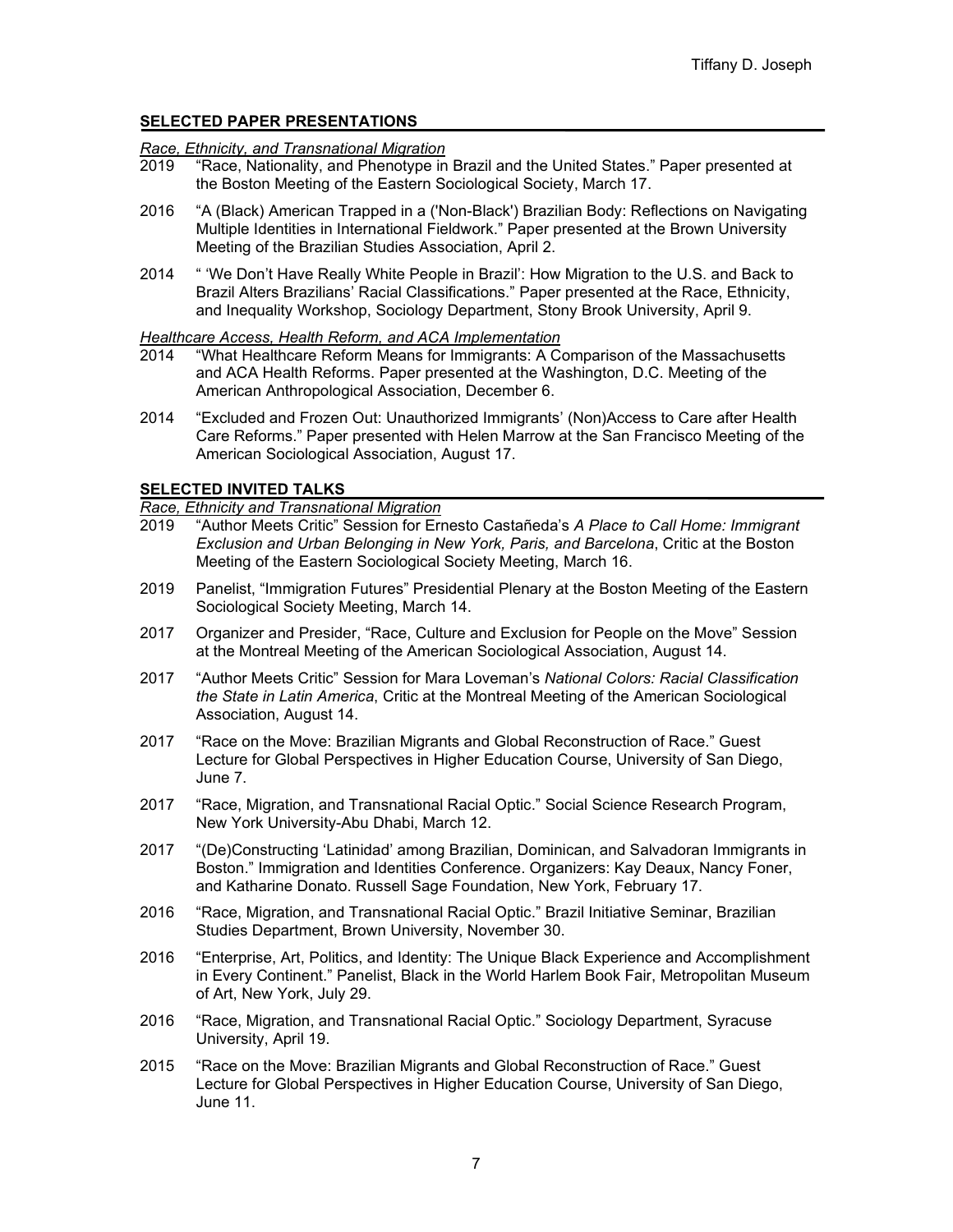- 2015 "Space and Region in the African Diaspora and Latin America. Afro-Latino Identity: Brown, Black, or In-Between." Locating and Connecting Latin American and the Africa Diaspora Conference, University of North Carolina at Charlotte, May 1.
- 2015 "Race on the Move: Brazilian Migrants and Global Reconstruction of Race. Guest Lecture for Race Theory Course, Kenyon University, April 23.

# *Healthcare Access, Health Reform, and ACA Implementation*

- 2020 "'Race-ing' Immigration and Citizenship: Life along the Racialized Documentation Status Continuum." Africana Studies and Sociology Departments, Wellesley College, Wellesley, MA, November 11.
- 2020 "Race-ing Documentation Status: Social Inequality along the Racialized Documentation Status Continuum." Center for Migration and Development, PIIRS Migration Lab, and Program in Latino Studies, Princeton University, Princeton, NJ, October 14.
- 2020 "(Not) All In: Immigration, Exclusion, and Health Care in America's City on a Hill." Health Law Roundtable, Northeastern School of Law, Boston, MA, February 13.
- 2019 "(Not) All In: Immigration, Exclusion, and Health Care in America's City on a Hill." Health Law Year in P/Review Conference, Petrie-Flom Center for Health Law Policy, Biotechnology, and Bioethics, Harvard Law School, Cambridge, MA, December 6.
- 2019 "The Documentation Status Continuum: (Non)Citizenship and Increasing Stratification in American Life." Emory University Sociology Department Seminar Series, Atlanta, GA, November 11.
- 2019 "Health Migrations: The Influence of Transnational Ties on Latin American Immigrants' Healthcare Practices." Boston University Sociology Seminar Series, Boston, MA, September 23.
- 2019 " 'Race-ing' Immigration and Citizenship: Life along the Racialized Documentation Status Continuum." Sociology Department Colloquium, University of North Carolina-Chapel Hill, Chapel Hill, NC, April 10.
- 2019 " 'Race-ing' Immigration and Citizenship: Life along the Racialized Documentation Status Continuum." Race Workshop, Sociology Department, Duke University, Durham, NC, April 9.
- 2018 " 'Race-ing' Immigration and Citizenship: Life along the Racialized Documentation Status Continuum." Michael M. Davis Lecture Series, Center for Health Administration Studies, University of Chicago, October 16.
- 2018 Co-Organizer and Presider, "Racializing Empathy: Policing, Immigration, and Health" Session at the Philadelphia Meeting of the American Sociological Association, August 14.
- 2018 Organizer and Presider, "Health Policy" Session at the Philadelphia Meeting of the American Sociological Association, August 13.
- 2017 " 'Race-ing' Immigration and Citizenship: Life along the Racialized Documentation Status Continuum." Sociology Department Colloquium. Northeastern University, Boston, MA, November 6.
- 2017 "Health Migrations: The Influence of Transnational Ties on Latin American Immigrants' Healthcare Practices." Sociology Department Colloquium. Boston College, Boston, MA, October 23.
- 2017 "The Growing Citizen-Noncitizen Divide: Life along the Documentation Status Continuum." Center for Medicine, Health, and Society. Vanderbilt University, Nashville, TN, January 24.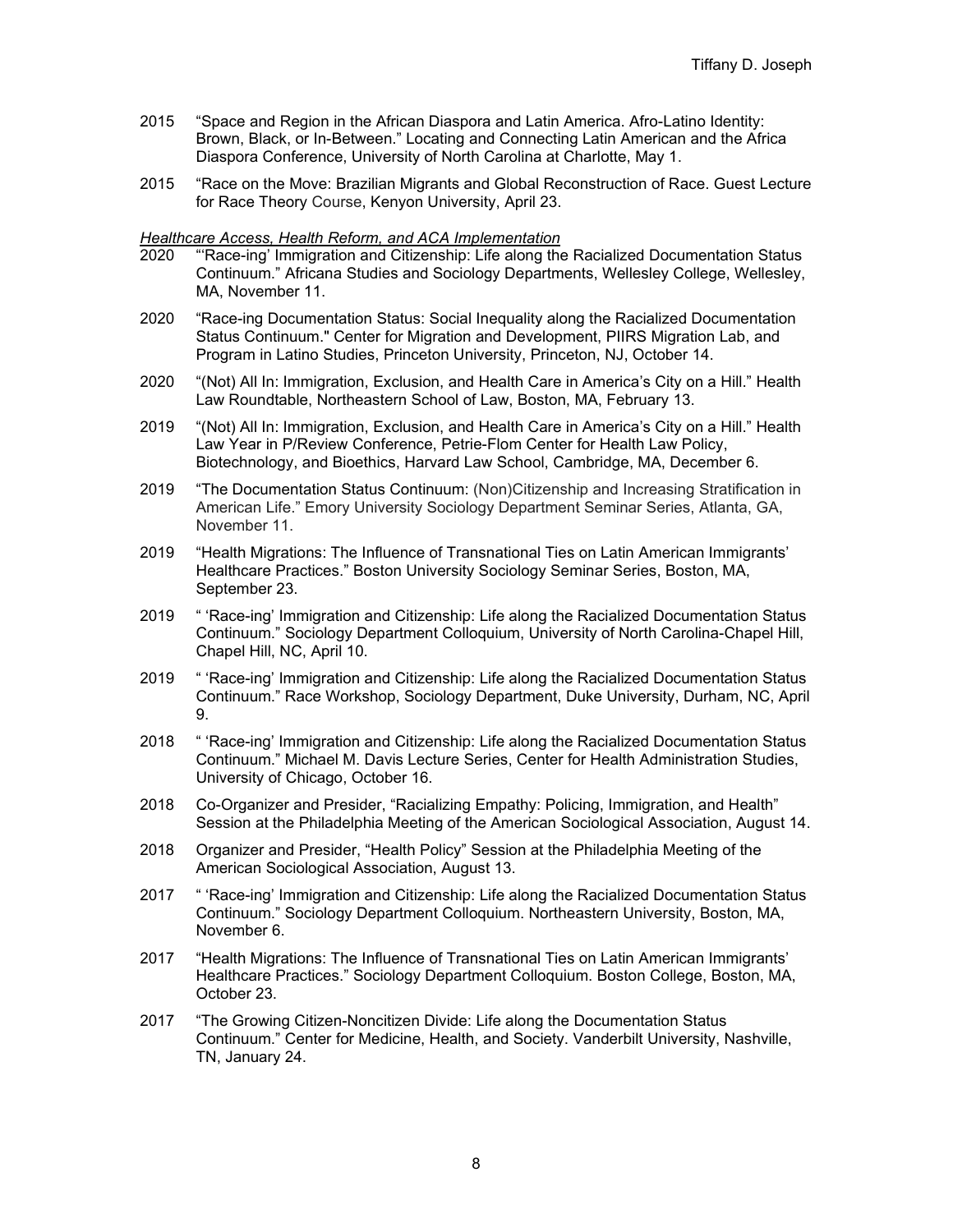- 2016 "Falling through the Coverage Cracks: How Documentation Status Minimizes Immigrants' Access to Health Care." Meeting of the Robert Wood Johnson Foundation Investigator Awards in Health Policy Research Program, Coronado, CA, Sept. 22.
- 2016 "The Growing Citizen-Noncitizen Divide: Life along the Documentation Status Continuum." The Dartmouth Institute for Health Policy and Clinical Practice. Dartmouth College, Hanover, NH, May 19.
- 2016 " 'Race-ing' Immigration and Citizenship: Life along the Racialized Documentation Status Continuum." Race & Immigration: Critical Perspectives and Future Directions, Center for Migration Research, University of Kansas, Lawrence, KS, April 8.
- 2016 "Health Migrations: The Influence of Transnational Ties on Latin American Immigrants' Healthcare Practices." Transnational Studies Initiative Seminar, Harvard University, Cambridge, MA, April 6.
- 2016 "The Growing Citizen-Noncitizen Divide: Life along the Documentation Status Continuum." American Dilemmas Seminar, Political Science Department, Brown University, Providence, RI, February 24.
- 2016 "The Growing Citizen-Noncitizen Divide: Life along the Documentation Status Continuum." Migration-Immigrant Incorporation Workshop, Harvard University, Cambridge, MA, February 4.
- 2015 "The Growing Citizen-Noncitizen Divide: Health Care along the Documentation Status Continuum." Transnational Studies Initiative Working Group, Harvard University, Cambridge, MA, December 2.
- 2015 "Health Care along the Racialized Documentation Status Continuum." Race and Health Panel at Rethinking Race: Sociology 100<sup>th</sup> Anniversary Symposium, University of Southern California School of Law, Los Angeles, October 29.
- 2015 "Immigrants' Barriers to Health Care in Boston under 'Universal' Coverage." Transformations in Social Citizenship: Stratification, Risk, and Responsibility in Health Care Reform Seminar, School for Advanced Research, Santa Fe, October 6.
- 2015 "The ACA and Minority Populations," Invited Session Organizer and Presider with Helen Marrow at the Chicago Meeting of the American Sociological Association, August 23.
- 2015 "The Growing Citizen-Noncitizen Divide: Health Care along the Documentation Status Continuum." Latino National Health and Immigration Survey Mini-conference. Robert Wood Johnson Foundation Center for Health Policy, University of New Mexico, June 22.
- 2015 "Immigrants' Barriers to Health Care in Boston under 'Universal' Coverage." Migration and Health Workshop, International Migration Program, University of California at Los Angeles, March 6.

### *Research Methods, Positionality, and Ethics*

2015 "A (Black) American Trapped in a ('Non-Black') Brazilian Body: Reflections on Navigating Multiple Identities in International Fieldwork." Urban Ethnography Seminar, Yale University, March 30.

# *Advancement and Professionalization in Academia*

- Alleviating Identity Taxation: Can the Humanities Lead?, Invited Panelist, Virtual National Humanities Conference, November, 13.
- 2019 Social Justice and Research, Social Sciences and Humanities Keynote Speaker, Leadership Alliance National Symposium, Hartford, CT, July 27.
- 2019 Connecting with Faculty, Institute for the Recruitment of Teachers Recruiters' Weekend, Phillips Academy, Andover, MA, July 20.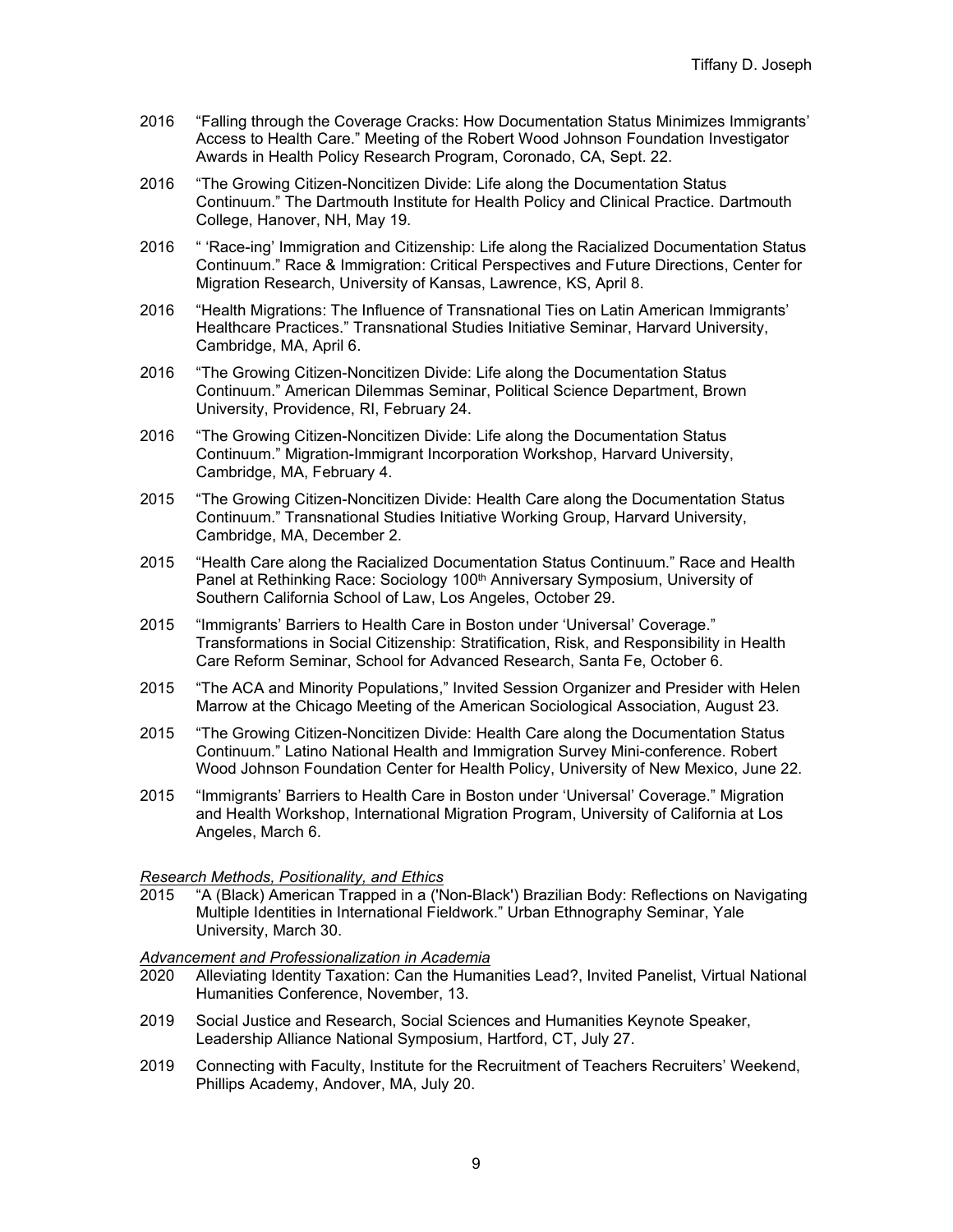- 2017 Navigating Race, Gender, and Cultural Taxation in the Academy, Visions in Methodology Conference, Stony Brook University, June 1.
- 2017 Cultural and Identity Taxation: The Experiences of Minority Faculty in Academia. Public Lecture, New York University-Abu Dhabi, March 12.
- 2016 University of Michigan Sociology Workshop on Race and Ethnicity. May 5-6.
- 2015 "Junior Faculty Success in the Qualitative Social Sciences and Humanities." Ford Foundation Fellows Conference, Washington, DC, September 27.
- 2015 "Succeeding in Academia." Latina/o Sociology Miniconference, University of Illinois-Chicago, August 20.
- 2015 "Navigating Academia as an Assistant Professor." Alumni Career Day, Sociology Department, University of Michigan, April 20.

# **COURSES TAUGHT**

Department of Sociology and Anthropology, International Affairs Program, Northeastern University, Boston, MA

- Instructor: U.S. Race and Ethnic Relations (Fall 2018)
- Instructor: Globalization and International Affairs (Fall 2018, Fall 2020)
- Instructor: U.S. Race and Ethnic Relations Graduate Seminar (Fall 2020)

Department of Sociology, Stony Brook University, Stony Brook, NY

- Instructor: Racial and Ethnic Relations in the U.S. (Fall 2013, 2014, 2016; Spring 2015, 2017, 2018)
- Instructor: Global Sociology (Fall 2013, Spring 2018)
- Instructor: Global Issues and the United Nations (Spring 2014, 2015, 2017)
- Instructor: Social Problems in a Global Perspective (Fall 2014, 2016, 2017)

# **FOREIGN LANGUAGES**

Brazilian Portuguese (fluency), Spanish (advanced proficiency)

### **HONORS**

2019-20 Ford Foundation Senior Fellowship, National Academy of Sciences

- 2016 Woodrow Wilson Foundation Nancy Weiss Malkiel Junior Faculty Fellowship
- 2011-13 Robert Wood Johnson Foundation Health Policy Scholars Program, Harvard University
- 2010 University of California Presidential Postdoctoral Fellowship Program, Finalist
- 2009 Edward A. Bouchet Graduate Honor Society, Inductee University of Michigan Chapter
- 2009 Selected as Institute of International Education Fulbright Student Alumni Ambassador
- 2007 Institute of International Education Fulbright Student Grantee-Brazil
- 2006-10 Ford Foundation Diversity Predoctoral Fellowship
- 2002 Mellon Mays Undergraduate Fellowship Program

# **PROFESSIONAL AFFILIATIONS**

Member, American Sociological Association

- Sections: International Migration, Latina/o Sociology, Medical Sociology, Racial and Ethnic Minorities (Council Member 2015-2018), Sociology of the Body, Sociology of Law, Sociological Practice and Public Sociology
- Chair, Student Paper Award Committee, International Migration Section (2019)

Member, Association of Black Sociologists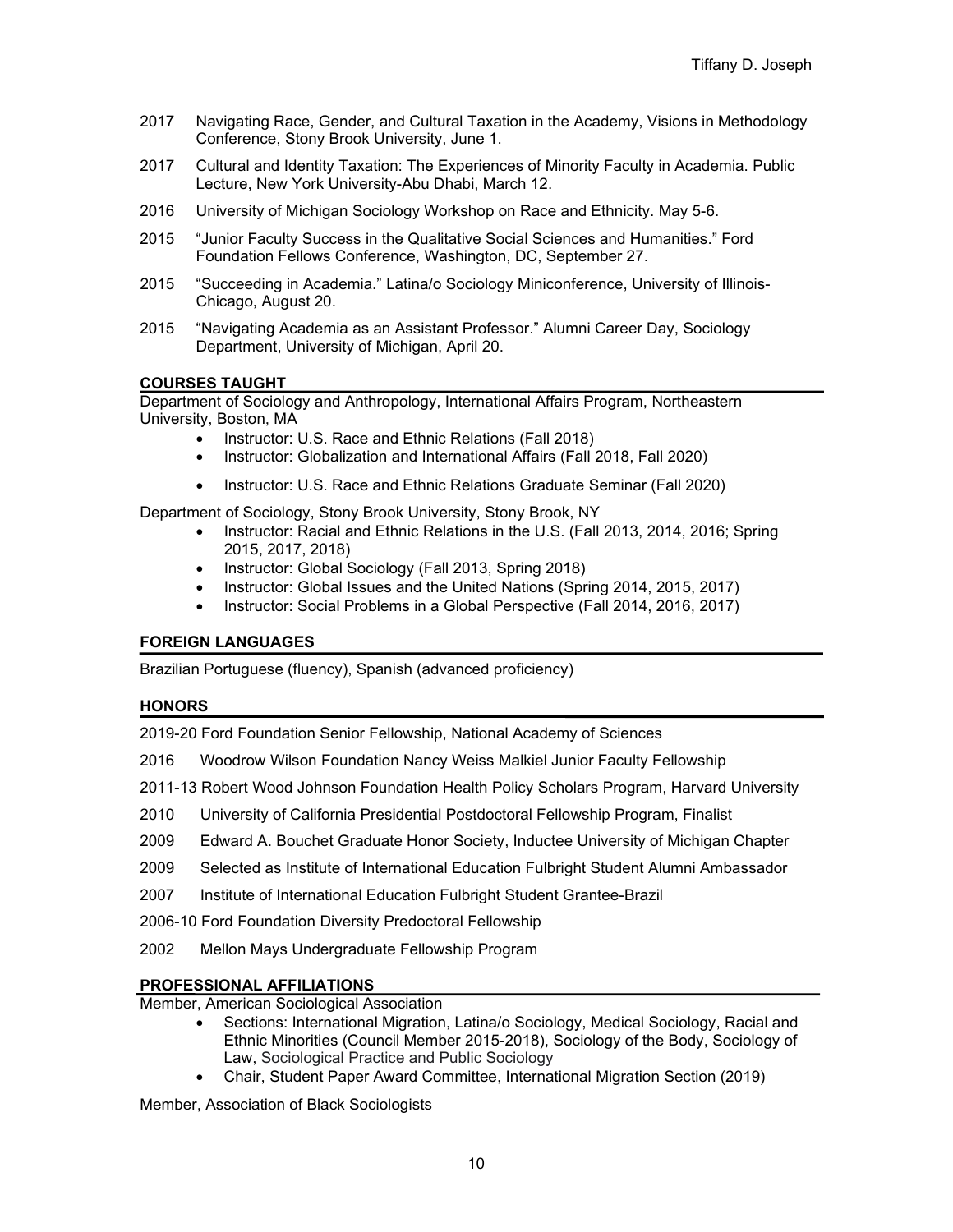Member, Interdisciplinary Association for Population Health Science

- Blogpost Editorial Board (2017-2020)
- Member, Latin American Studies Association
- Member, Leadership Alliance Alumni Association

Member, Scholars Strategy Network

### **PROFESSIONAL SERVICE**

### Northeastern University

- 2018-19 Intellectual Events Committee, Department of Sociology
- 2018-19 Merit Evaluation Committee, International Affairs Program
- 2018-20 Advisory Board, Center for International Affairs and World Cultures
- 2018- College of Social Sciences and Humanities Advisory Council for Civic Sustainability, Diversity, and Inclusion Initiatives
- 2020 President's Council on Diversity and Inclusion Curriculum Workstream Group
- 2020- Graduate Committee, Department of Sociology
- 2020- Sociology Representative, Race and Social Justice Social Sciences and Policy Cluster Job Search Committee

### **Stony Brook University**

2014-15 Selection Committee, Think Big Student Competition, College of Arts and Sciences

- 2014-15 Sociology Department Colloquia Committee
- 2014-15 Sociology Department Executive Committee
- 2014-15 Sociology Department Graduate Committee
- 2014-18 Faculty Rights and Responsibilities Committee, Faculty Arts and Sciences Senate
- 2014-18 Selection Committee, Student IIE Fulbright Application Campus Competition
- 2014-18 Faculty Adviser, Sociology Graduate Student Conference
- 2016-17 Sociology Department Undergraduate Committee
- 2016-18 Latin American and Caribbean Studies Center Advisory Board

### External Service

Occasional Reviewer: *American Journal of Public Health*, *American Sociological Review*, *Contemporary Sociology* (Editorial Board 2016-2019), *Contexts*, *DuBois Review, Ethnic and Racial Studies* (Editorial Board 2019- ), *Health Policy Politics and Law*, *International Migration Review*, *Milbank Quarterly*, *New York University Press*, *Social Forces, Social Problems, Sociological Forum, Sociological Quarterly, Sociology of Race and Ethnicity, Stanford University Press*

- 2008- Alumni Schools Committee Interviewer, Brown University
- 2012-13 Peer Grant Reviewer, Department of Education (Latin American Specialist)
- 2014-16 Selection Committee, Alumni Award for Outstanding Sociology Thesis, Sociology Department, Brown University
- 2017-20 Editorial Board Member, Interdisciplinary Association of Population Health Scientists (IAPHS) Blog Post
- 2017- Alumni Advisor and Mentor, Institute for the Recruitment of Teachers Program, Phillips Academy-Andover